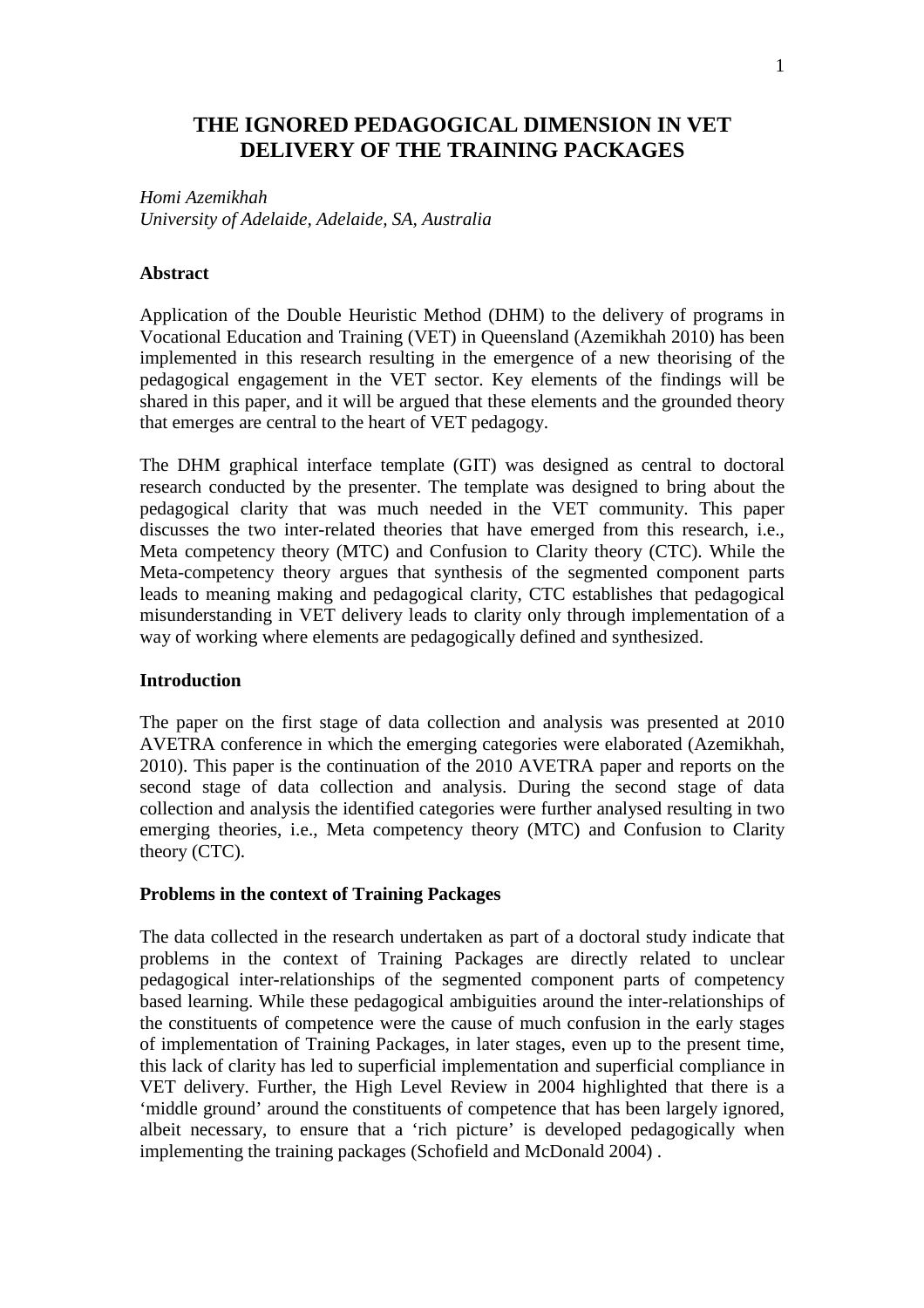The data collected in this research indicate that the units of competency are confusing because they require teachers to deliver a range of component parts without clearly defining pedagogical inter-relationships of such components. Hence, the units of competency lack a 'map' or a comprehensive overview prescribed by the HLR (Schofield and McDonald 2004). This comprehensive overview or 'Rich Picture' (Schofield and Mc Donald, 2004) should depict the pedagogical inter-relationships of the many component parts that are needed to be delivered in the Training Packages context. The data collected in research indicate that this remains the case.

The data collected in this research indicate that the initial pedagogical confusion experienced in delivering the Training Packages still persists and is not completely resolved. The references that were made by participants to this issue, in the past, are a wake up call for those who believe otherwise. Hence, it is important to pay particular attention to such data. References confirm that the unit of competency is still causing confusion. It has been reported that "the units of competency have been confusing because they introduced so many component parts with no structure that integrate them together". Such comments support the need for pedagogical clarity in the delivery of the Training Packages.

A number of studies (Gross and Associates 1971; Fullan 2001) have argued that finding clarity among complexity in educational reform remains a major problem. The more complex the reform, the greater is the problem of clarity (Fullan 1999). Down (2003:4) has pointed out, "The shift in educational thinking and approach required by Training Packages is a substantial one, one which takes time to become integrated into practice". This suggests that the Training Packages, as a complex reform, have continuing problems of clarity.

According to this research, the problems of clarity in the Training Packages context are characterised by pedagogical 'fuzziness' around the inter-relationships of the constituents of competence and other component parts, that have become part and parcel of VET delivery. For example, the High Level Review (HLR) has pointed out that, "any link between Training Packages and VET pedagogy is tenuous" (Chappell et al 2003:13). According to the data collected in this study, there has been a mist of confusion and 'fuzziness' in terms of pedagogical inter-relationships of the disjointed and segmented component parts in Training Packages delivery.

In such an environment that lacks pedagogical clarity, implementation will continue to be superficial as has been the case. No amount of pressure on implementers or practitioners will change the situation. The push for implementation does not remove 'fuzziness'. Rather it increases superficial compliance. Capability building in such an environment does not dissipate the mist of confusion. Capability building may help practitioners to become empowered of seeing through the mist but it does not remove pedagogical 'fuzziness'. No auditing effort can produce pedagogical clarity for implementation.

The answer to the problem of clarity is provided by Schofield and MacDonald (2004:5) who pointed out that, "Industry is indisputably responsible for specifying work performance outcomes, and providers for deciding how best to impart the necessary skills and knowledge, but there is also a 'middle ground' around the constituents of competence. This ground, largely ignored, until now, would be best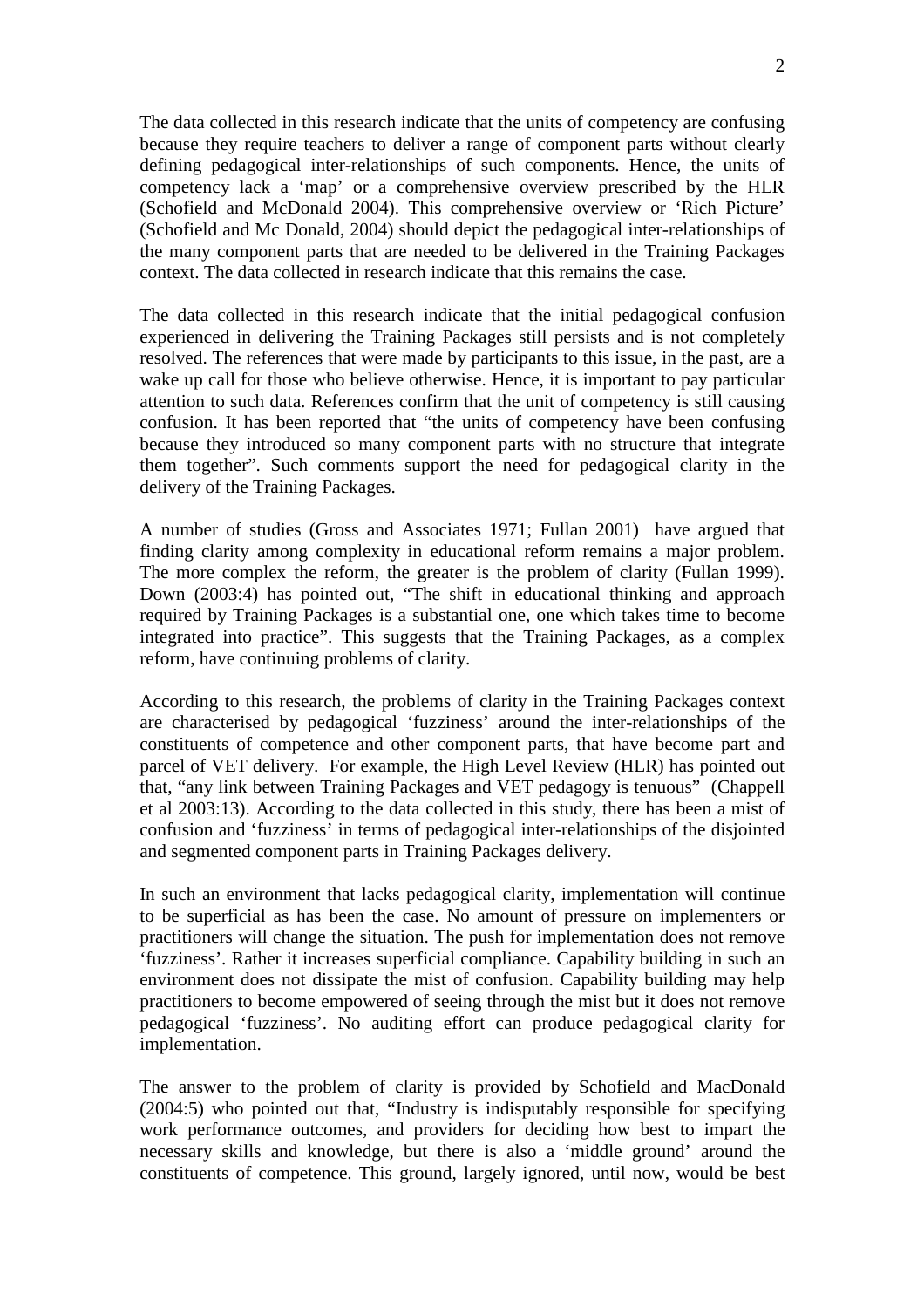covered by industry, provider and equity perspectives being brought together to ensure that a rich picture is developed of the skills and knowledge needed to achieve competence"

Thus, to address the problems of clarity a 'Rich Picture' of knowledge, skills, attributes and performance criteria in the Training Packages delivery is required that can pedagogically depict the relationships of these components for pedagogical understanding and clarity. A recent definition of competency (NQCa, 2009:6) as the "consistent application of knowledge and skills to the standard of performance required in the workplace" acknowledges the importance of these component parts in the make up of the 'Rich Picture'.

## **Our Response**

In response to the HLR call (Schofield and McDonald 2004) the DHM graphical interface template (GIT) was designed as the 'rich picture' highlighted by HLR to bring about the clarity that was much needed in VET community. The DHM provides a framework that pedagogically defines and diagrammatically depicts the interrelationships of the constituents of competence and other components in the units of competency of the Training Packages.

The DHM method is a two-step (double heuristics) process, using 'W' diagram as an extension of 'V" diagram proposed by Gowin and Alvarez (2005). While Gowin and Alvarez (2005:32) assert that, "the V diagram is a heuristic that can be used to better analyse and understand the structure of knowledge of a given topic", 'W' diagram is used to analyse and understand the structure of competency that includes, inter alia, the understanding of knowledge. While "'V' diagrams decipher the complexities of construction of knowledge and knowledge- making" (Gowin & Alvarez 2005:32), the "W" diagram deciphers complexities of competencies and competency development. Hence, DHM is a knowledge integration device. Its purpose is to construct knowledge through an integrated approach. The integration process involves all the constituents of competence (propositional knowledge and dispositions) and their relationships to performance (procedural knowledge).

Hence, the DHM is a theoretical framework that explains a system of relationships that exist between the various component parts of the units of competency of the Training Packages. The DHM model argues that the component parts in the Training Packages delivery have meaningful pedagogical relationships amongst themselves and with the competency learning events (CLE). The DHM theory explains these relationships pedagogically and emphasizes that one should master teaching in VET by focusing on how to integrate the component parts based on their pedagogical underpinnings. This research further emphasizes that understanding these pedagogical underpinnings is at the core of VET pedagogy and, thus, crucial in understanding the competency development process.

Gowin and Alvarez (2005:xvi) have postulated that, "knowledge is not discovered but is constructed by people and it has a structure that can be analysed". Gowin and Alvarez (2005:xvi) have further asserted that, "The V is a tool that helps us to identify the components of knowledge, clarify their relationships, and present them in visually compact and clear way". The DHM diagram is a tool that helps VET teachers to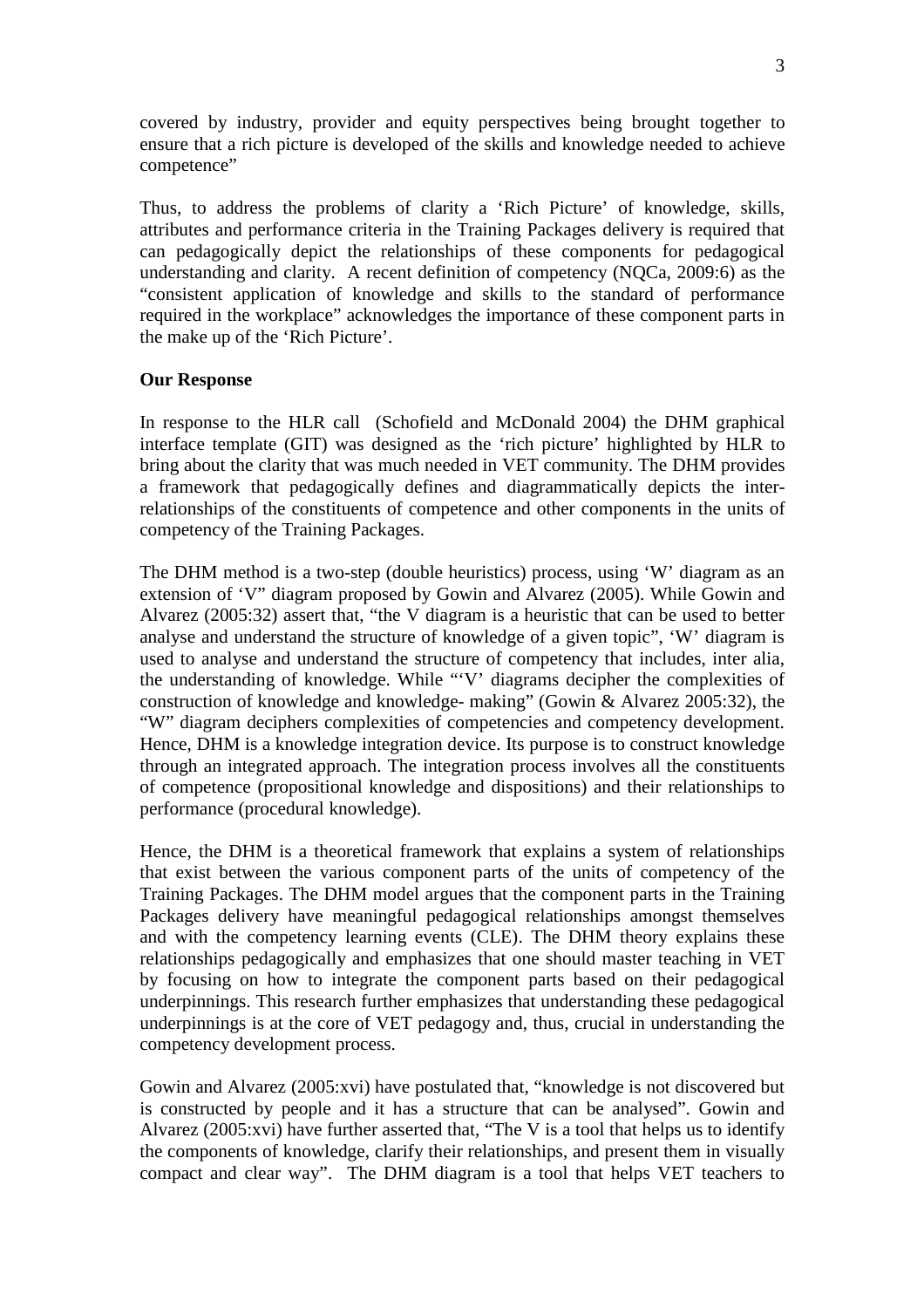identify the component parts of competency, clarify their relationships and present them in a visually compact and clear way. Gowin and Alvarez further elucidated that, the exciting aspect of using the V is that it does help us to see more clearly how knowledge is constructed. The data has revealed that this has been the case in terms of using W diagram or DHM framework. Thus, the primary intent of the DHM is to stimulate VET teachers thinking while planning, designing and delivering competency based training programs. The component parts, when situated in the DHM, simplify the complexity of VET delivery and solidify them in a meaningful way in the array.

Hence, this response to the High Level Review call for clarification is the development of a teaching framework: The DHM graphical interface template (GIT). The template is designed to frame the 'rich picture' identified by HLR in 2004 (Schofield and McDonald 2004) and to bring about the clarity that is greatly needed in the VET community based on the following guiding principles:

Principle 1 – Competency is a human construction

Principle 2 – Being a human construction competency has a structure

Principle 3 – Competency Structure is comprised of a number of component parts

Principle 4 – Competency component parts are pedagogically inter-related

Principle 5 –The DHM represents the knowledge of a competency learning event (CLE) in the context of Event Based Learning (EBL) that has emerged from this research.

Principle 6 - The DHM graphical interface template (GIT) clarifies the ambiguities in VET teaching and makes assessment and session planning meaningful

Principle 7 – The DHM structure provides a basis for both validation and moderation in VET teaching and assessment (NQC, 2009b:6)

Principle 8 – The DHM mediates between the conceptual side and physical side of the DHM graphical interface template (GIT) using skills as the bridge to achieve the equilibrium

Principle 9 – The attained equilibrium, then, is further mediated to the strategy side by the use of focus question(s)

The above nine guiding principles have been formulated on the basis of the most significant academic works on knowledge construction such as Gowin V (Gowin & Alvarez 2005) approach to make meaning in situations where components of knowledge are segmented. Hence the above principles align the DHM with Gowin V approach in knowledge construction to address these anomalies.

The DHM diagram was developed as an extension of V diagram (Gowin & Alvarez 2005) to assist in understanding the meaningful pedagogical inter-relationships between the component parts in the Training Packages context, as well as between the competency learning events and component parts. When completed, a DHM diagram represents the record of a 'Competency Learning Event' (CLE). The completed DHM diagram illustrates the mapping of the component parts that are inherently embedded in the competency learning event (CLE) and are pedagogically inter-related.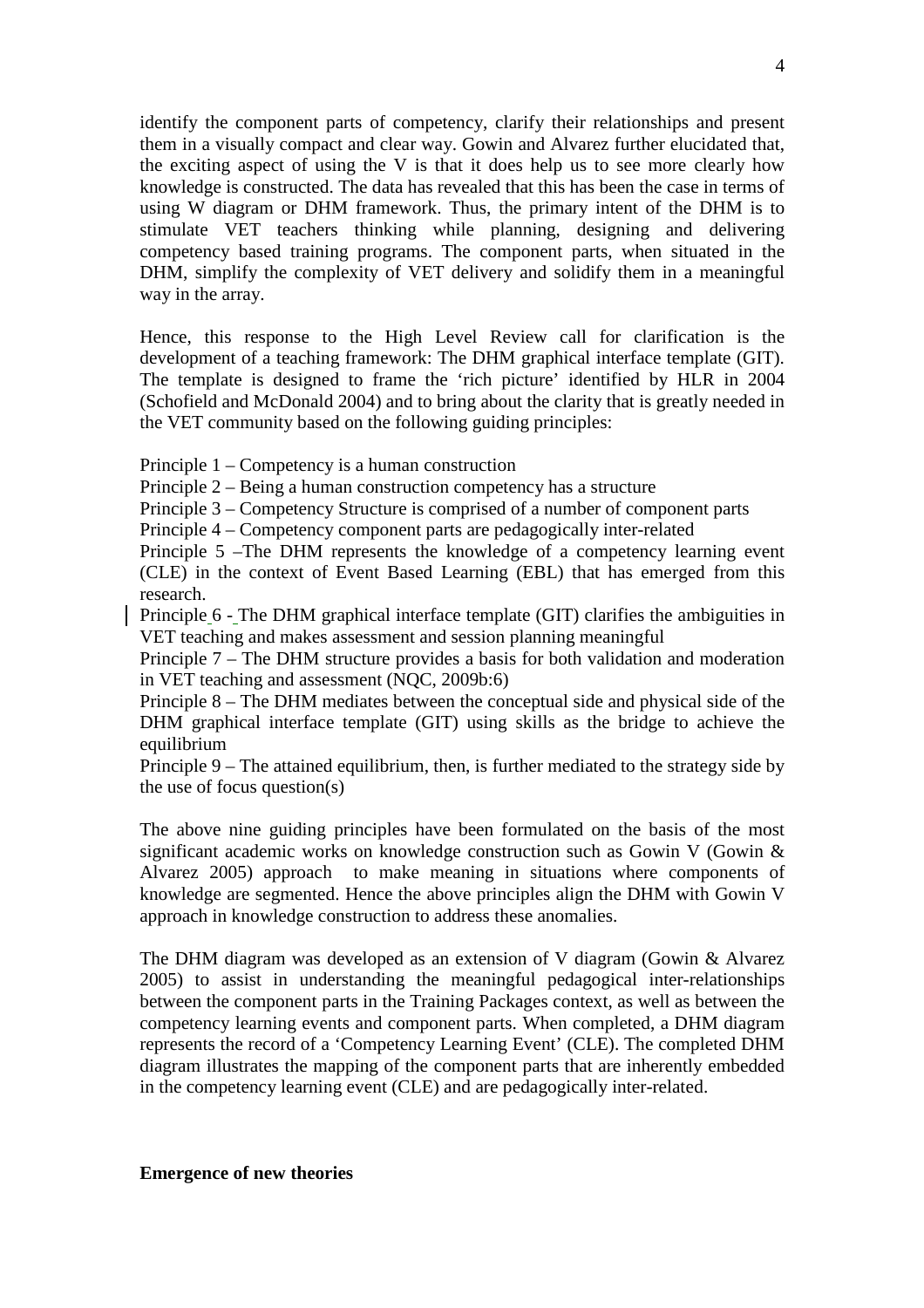The application of the DHM to VET delivery was tested by participants in the research. The DHM implementation resulted in the emergence of two inter-related theories, i.e., Meta competency theory (MTC) and Confusion to Clarity theory (CTC). Meta Competency Theory is comprised of three elements of synthesizing, clarifying and confirmatory (roles of DHM) that contributes to meaning making.





#### *Synthesizing Element*

This element focuses on how teachers try to make meaning using the DHM (how the DHM assisted them to make sense of the many components and varied requirements, for the implementation of the Training Packages). The three key concepts that underpin this element are seeing the picture, comprehending the structure and VET delivery planning.

The Synthesizing role enables the teacher to paint the picture of the assessments or sessions by knowing, for example, where the skills are in the picture, where the knowledge is and where the performance criteria are in the picture.

## *Clarifying Element*

In the context of Training Packages, teachers see the Double Heuristic Method (DHM) as a clarifying approach for VET delivery in Australia, arguing that the clarity is at the heart of the VET pedagogy. The Double Heuristic Method is seen to assist teachers to clarify the multi-faceted relationships of many and varied components in the delivery of Training Packages that VET teachers are presenting to their students. There are four key concepts that underpin Clarifying, which are Appropriateness, Articulation, Effective Communication and Precision.

*Confirmatory Element*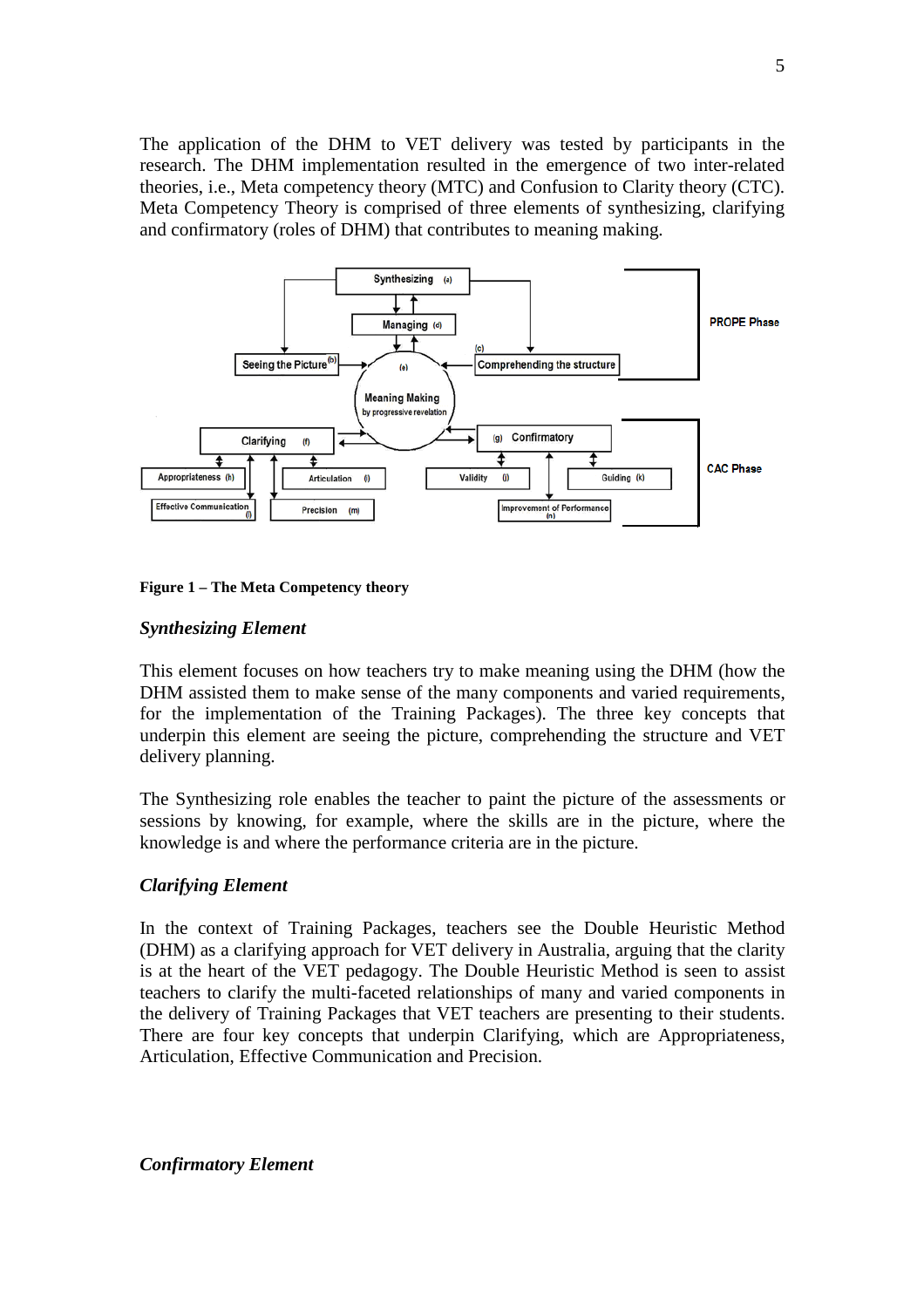The intent of Meta-competency phase is to promote meaning making (e) through a process that commences by synthesizing (a), then clarification (f) and leading subsequently to confirmation (g) of the VET teachers' work. These three inter-related elements of Meta-competency Theory interact to allow the meaning (of competency) pertinent to a competency learning event (CLE) to emerge. The three key concepts that underpin the Confirmatory element are validity, guiding, improvement of performance

### **Concurrent phases of the theory**

The Meta Competency theory, a new theorising of the pedagogical engagement in the VET sector, operates in two concurrent phases. The two inter-related phases that have emerged from this research are the 'progressive revelation of pedagogical engagement' (PROPE) phase and 'Clarifying and confirmatory' (CAC) phase (Figure 1). These are now discussed individually and their relationship is explained.

## *The progressive revelation of pedagogical engagement (PROPE) phase*

First, the process of 'Comprehending the DHM structure', as depicted on the right side of the diagram (a, c, e, d, a) in Figure 1 occurs at the outset of the process where the DHM template comprising of two substructures of the First and Second Heuristics is introduced. How the Second Heuristic interacts with the First Heuristic is paramount in VET pedagogy and must be clarified at this stage. Hence, the process of comprehending the structure includes full understanding of the component parts and their positions in the specified locations on the graphical interface template (GIT). This initial understanding is crucial, as it contributes to the meaning-making through progressive revelation. During this process, the participating teachers comprehend the two heuristics, the interactions and inter-relationship of the two heuristics, as well as the role and purpose of each heuristic.

After comprehending the structure, teachers begin to assemble segmented component parts into the graphical interface template (GIT). As the 'picture' of the assessment or session is progressively being revealed, it contributes to the pedagogical meaningmaking process for the teachers. The processes of progressive revelations and meaning-making, as dual parallel processes are interacting in the teachers' minds contributing to the emergence of the next revelation. For example, in the Second Heuristic, teachers reflect on questions, such as what strategies to use, what focus questions are the most suitable. The process of pedagogical meaning-making unfolds as the answers are progressively revealed to them. The data has indicated that this is the case. The process has been referred to by participants as an unfolding process that leads to a final revelation, as the 'big picture'.

Second, the process of seeing the picture (a, b, e, d, a) that is illustrated on the left side in Figure 1 is based on a number of teacher revelations that occur in a sequence of unfolding insights while implementing the DHM. Each revelation leads to the next revelation progressively. The process of progressive revelation within this phase eventually results in the final and full revelation that the participating teachers have referred to as the 'picture'. As the component parts are placed by participants in specified locations, in a number of stages of the DHM, the full 'picture' of VET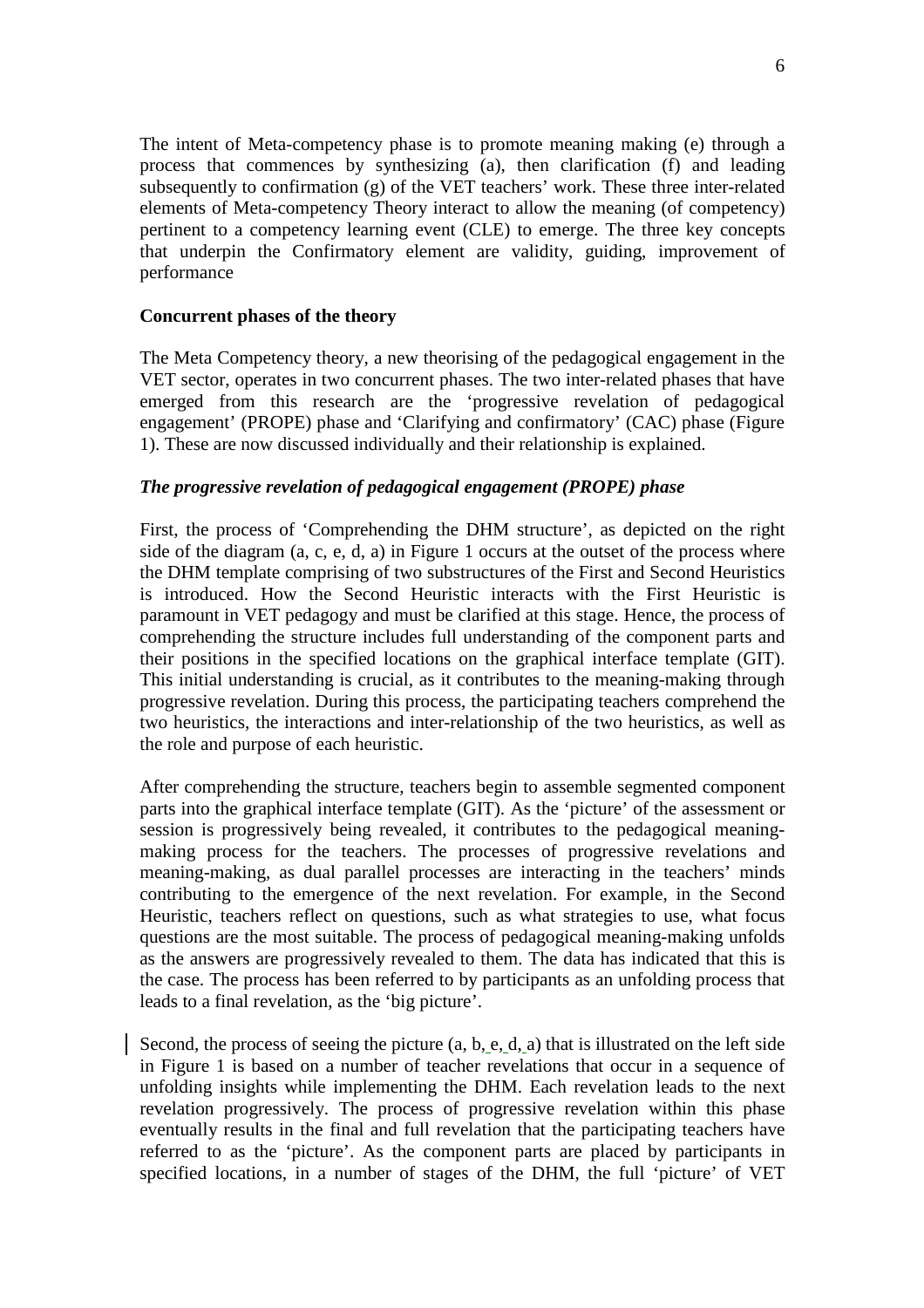delivery for the relevant competency learning event (CLE) is progressively revealed. The full 'picture' appears in the final stage where significant pedagogical meaning is achieved through progressive revelations. These progressive revelations bring meaning to VET pedagogy because various component parts, such as performance criteria, concepts variables, skills, required knowledge and elements inherent in the competency learning event (CLE) are meaningfully manifested and interconnected. Throughout these manifestations, the relevant areas of knowledge, range of elements, together with their chosen strategies and focus question(s), also contribute to the pedagogical meaning- making for VET delivery in the process.

This process of pedagogical meaning-making has emerged as a parallel process to progressive revelation (PROPE) and is at the centre of Meta-Competency phase of the theory. These two parallel processes of progressive revelation (PROPE) and the meaning-making continue until the 'picture' of competency learning event (CLE) emerges. What this theory entails is that teachers, in order to make meaning of the delivery of the unit of competency that they teach, apply the stages of progressive revelation by embedding the segmented component parts that match with the competency learning event (CLE) into the DHM graphical interface template (GIT), 'the DHM skeletal structure' or 'framework'.

The process of progressive revelation commences after teachers are acquainted with the DHM graphical interface template (GIT) and concludes when the complete 'picture' of CLE, in the context of the unit of competency, is revealed. As it is illustrated in the Figure 1, these processes contribute to both meaning-making and progressive revelation processes at the same time.

## *Clarifying and Confirmatory (CAC) phase*

As the 'picture' that has been progressively revealed is completed, it is described as a process of clarifying. It also confirms what teachers have been trying to achieve in their teaching. Hence, the DHM synthesizing role leads to pedagogical meaningmaking by the progressive revelation of the resultant 'big picture' or more correctly an integrated map of the competency events. As the progressive revelation is in progress, the emerging 'picture' provides opportunities to clarify and confirm. The 'unfolding' process involves interaction between this process of progressive revelation (PROPE) and the process of pedagogical meaning-making. It is this interaction that contributes to pedagogical understanding (grasping) of the meaning of VET delivery that is the core proposition of this model. Without this interaction, the understanding and grasping the meaning of VET pedagogy continues to be tenuous.

Thus, pedagogical meaningfulness is being progressively revealed, while the component parts are being progressively synthesized into the DHM structure as a 'picture'. The grasping of the meaning occurs at the point of full synthesization when the process of progressive revelation is complete. At this point, the process of progressive revelation starts to make sense to teachers, resulting in the grasping of the meaning of VET delivery. This, in turn, results in deeper understanding of VET delivery, leading to clarification and a more mature confirmation of their work. The PROPE phase has established that the elements of progressive revelation and meaning-making are working as parallel processes leading to the realization of the 'picture' of competency learning event (CLE) by teachers.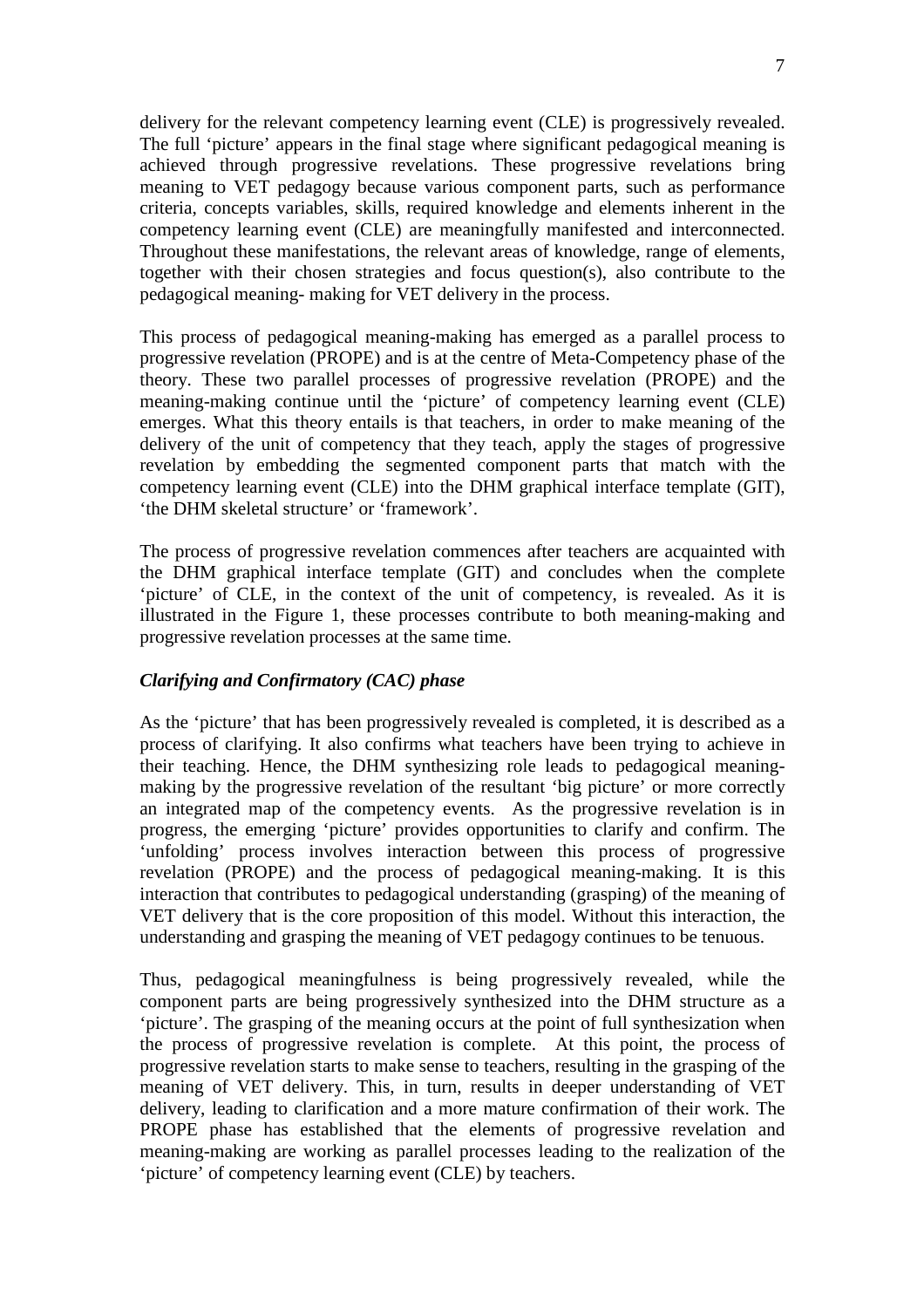Teachers, in seeing the full 'picture', grasp the meaning of VET delivery in the context of the unit of competency; they comprehend the true sense of the unit's application in the Training Packages context. In this way, they are able to clarify the 'fuzziness' and confirm their practice of delivery as VET teachers.

#### **Conclusion**

This research is pioneering in traversing the pedagogical 'fuzziness' around the interrelationships of the segmented component parts in VET delivery to clarity and emphasizes this passage as the most significant and vital in Australian VET delivery at the present time. As it was discussed in the paper, while the High Level Review (HLR) emphasized the 'middle ground' around the constituents of competence (Schofield and MacDonald, 2004), they also pointed out that it is largely ignored and a rich picture is needed to address it. The data collected in this research confirms the view that the "Rich Picture" is required as, without a 'picture', competency cannot be visualized and pedagogically delivered. There is a need for the rich picture that dissipates the pedagogical 'fuzziness' and promotes 'clarity' as the following diagram illustrates.



**Figure 2 – Confusion to Clarity (CTC) theory** 

Confusion to Clarity (CTC) theory argues that the delivery of a phenomenon such as competency with fragmented component parts has always been confusing, because these component parts are segmented and are presented in a disjointed manner. The above diagram articulates that in order to transform confusion of this nature into clarity a pedagogical framework, such as, Double Heuristic Method (DHM), is required, a pedagogical framework where parts are meaningfully inter-related on sound pedagogical underpinnings. Hence, this research proposes Meta Competency (MTC) theory, confusion to clarity (CTC) theory and the DHM graphical interface template (GIT), as the 'Rich Picture, to deliver this clarifying proposition.